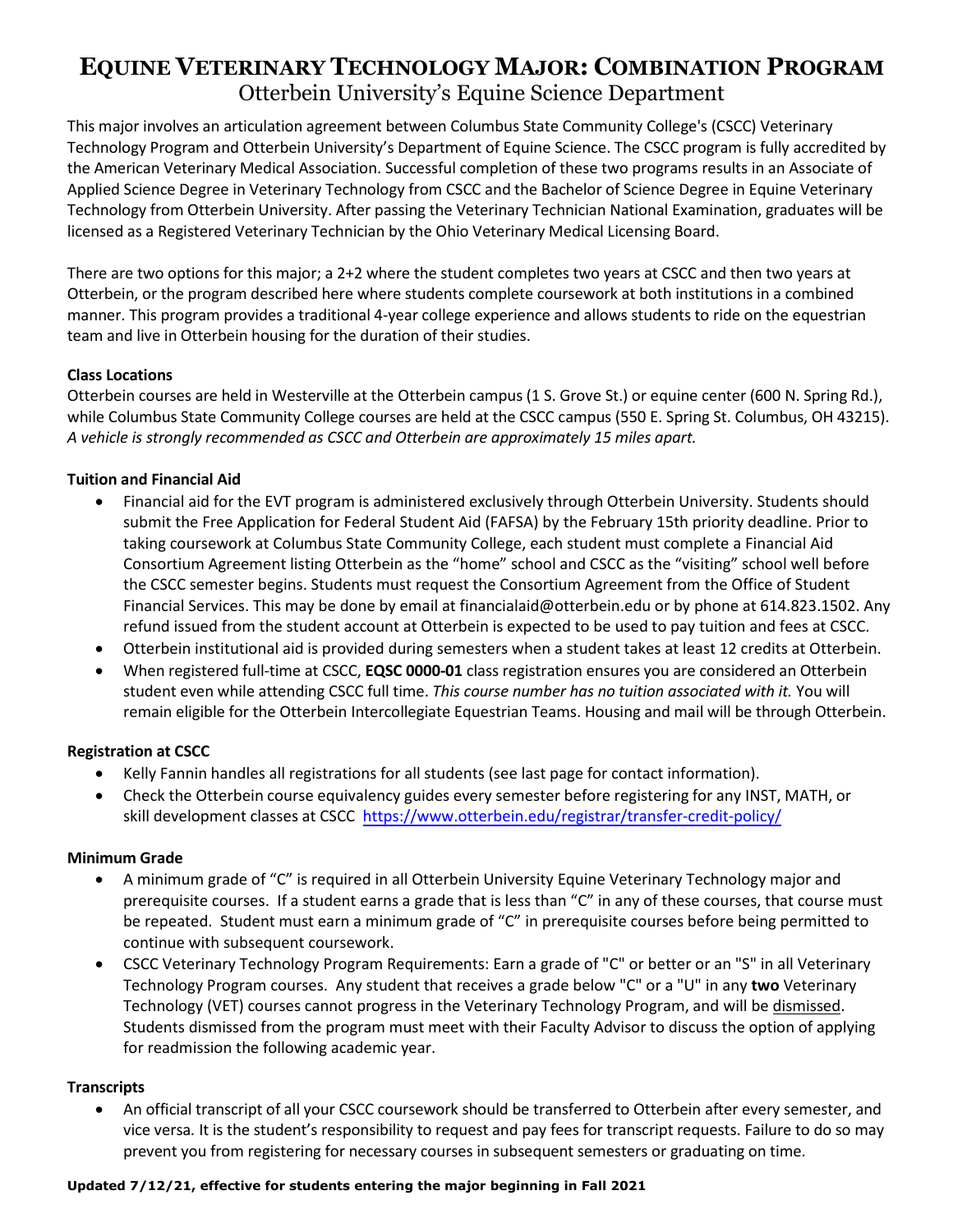#### **Application for Degree**

- A minimum of 120 credits is required to graduate.
- To apply to graduate, follow the instructions and deadline at the link below: <https://www.otterbein.edu/commencement/undergraduate-commencement/>
- For CSCC graduation instructions, contact Kelly Fannin.
- To receive both your CSCC and your Otterbein diplomas, you must **send your final CSCC transcript to the Otterbein Registrar and your final Otterbein transcript to the CSCC Registrar**.

#### **General Education/Internship Requirements**

- *Math:* **If you score less than a 23 on your ACT, plan to take the ALEKS tutorial over the summer prior to your first semester at Otterbein**. Otherwise, you would need to take MATH 0960 concurrently with MATH 1250, which may conflict with your other required courses.
- *Lifestyle Fitness & Wellness:* A one-credit course is required to graduate.
- *Skill Development Options:* A minimum of 8 credits are required to fulfill this block. Options can be found in the Course Catalog, and include modern languages, some oral and written communication courses, and some basic laboratory courses.
- *Writing Intensive:* At least three WI courses are required to graduate.
- *Veterinary Practicum I and II:* CSCC Veterinary Practicums will be held off-campus at approved veterinary practices. You will be responsible for at least 28 hours per week of practicum time.
- *The Senior Year Experience:* This course must be taken the semester after your Veterinary Practicum I and II courses.

#### **Equine Science Program Fees**

• Program fees are assessed for most EQSC courses. Please review the course fees listed here: <https://www.otterbein.edu/business-affairs/pay-your-bill/>

#### **Required Courses**

- **Otterbein:** BIO 1810 and 1820 or EXSC 1111 and 1112; EQSC 1100, 1110, 1200, 1250, 3000, 3020, 3100, 3120, 3200, 3410, 4000, 4100; an elective science course (from BIO 1000 or BIO 1010 or BIO 1020 or BIO 2800 or CHEM 1100+1110 or CHEM 1400+1410 or PHYS 1100)
- **CSCC:** HIMT 1121; VET 1105, 1103, 1324, 1335, 1338, 1426, 1502, 1533, 1536, 2535, 2562, 2563, 2566, 2599, 2800, 2850, 2900, 2950

#### **Admission to CSCC (Complete before the end of winter break, freshman year)**

- Attend **MANDATORY** CSCC info session Registration Line 614-287-2738.
- Take HESI exam (instructions given at info session).
- Apply to CSCC Deadline for fall Veterinary Technology classes is typically in mid-January.
- Fulfill CSCC Health Form requirements.
- Obtain a BCI/FBI Background check and drug test (cost approx. \$115).
- Provide Otterbein transcripts to CSCC.

| <b>Fall Semester at Otterbein</b>                                   | <b>Credits</b> | <b>Spring Semester at Otterbein</b>                             |                   |
|---------------------------------------------------------------------|----------------|-----------------------------------------------------------------|-------------------|
| EQSC 1100: Horsemastership                                          | (3)            | EQSC 1200: Equine Anatomy and Physiology lec+lab                | (4)               |
| EQSC 1110: Horsemastership Lab                                      | (1)            | EQSC 1250: Equine Health Monitoring                             | (2)               |
| BIO 1810: Anatomy and Physiology I lec+lab <sup>SD</sup>            | (4)            | BIO 1820: Anatomy and Physiology II lec+lab                     | (4)               |
| FYS 1000: Freshman Year Seminar                                     | (3)            | INST 1500: Identity Projects <sup>WI</sup>                      | (3)               |
| *BIO 1010 <sup>SD</sup> or CHEM 1100+1110 <sup>SD</sup>             | (4)            | LFW: Lifestyle, Fitness, and Wellness course                    | $\left( 1\right)$ |
| 15 credits total                                                    |                | MATH 1210, 1220, 1230, 1240, 1250, 1500, or PHIL 1200           | (3)               |
| *Other courses you could take to fulfill this science requirement   |                | 17 credits total                                                |                   |
| include BIO 1000, BIO 1020, BIO 2800, PHYS 1100, or CHEM            |                | <sup>WI</sup> =Writing Intensive course                         |                   |
| 1400+1410. With the exception of BIO 1000 and 2800, these will also |                | Complete a Consortium Agreement for fall sophomore year courses |                   |
| count towards the 8 credit skill development option requirement.    |                |                                                                 |                   |
| <sup>SD</sup> =Skill development option course                      |                |                                                                 |                   |
|                                                                     |                |                                                                 |                   |

#### **Typical Curricular Program**

**Freshman Year**

**Sophomore Year**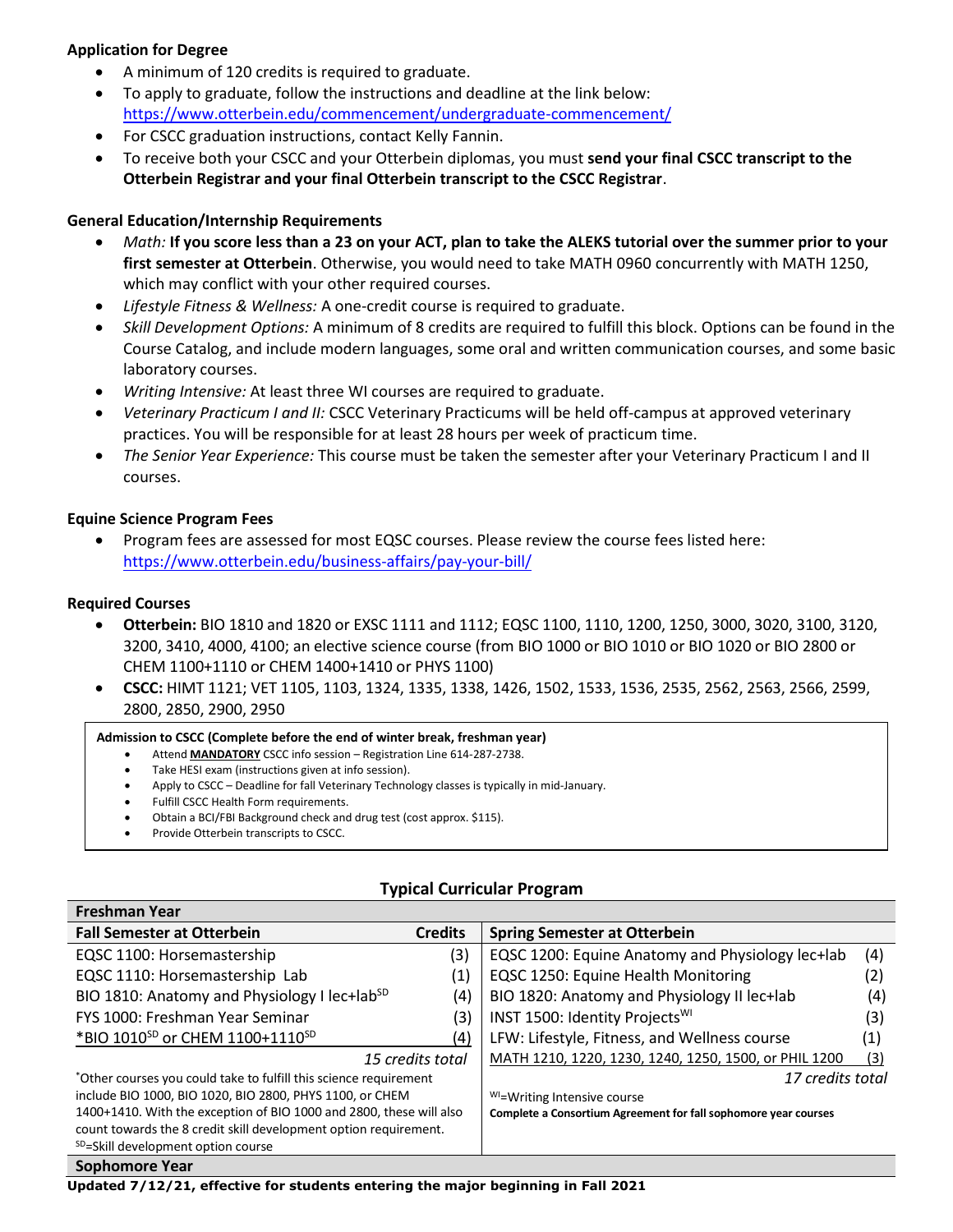| <b>Fall Semester at Otterbein</b>                  |     | <b>Spring Semester at Otterbein</b>                         |     |
|----------------------------------------------------|-----|-------------------------------------------------------------|-----|
| EQSC 3000: Systems I lec+lab                       | (4) | EQSC 0000-01                                                | (0) |
| EQSC 3020: Systems Seminar I                       | (2) | EQSC 3100: Systems II lec+lab                               | (4) |
| EQSC 3200: Applied Equine Business Principles      | (3) | EQSC 3120: Systems Seminar II                               | (2) |
| INST 2000: Self, Power, and Difference             | (3) | 6 Otterbein credits                                         |     |
| <b>INST 2200: Reflection and Responsibility</b>    | (3) |                                                             |     |
| 15 Otterbein credits                               |     |                                                             |     |
| <b>Fall Semester at CSCC</b>                       |     | <b>Spring Semester at CSCC</b>                              |     |
| VET 1103: Intro to Small Animal Medicine           | (1) | VET 1324: Principles of Vet Radiology (blended)             | (1) |
| VET 1105: Veterinary Parasitology (blended)        | (2) | VET 1335: Clinical Pathology I (blended)                    | (3) |
| 3 CSCC credits; 18 credits total                   |     | VET 1338: Veterinary Surgical Techniques (web)              | (2) |
| Complete a Consortium Agreement for spring courses |     | VET 1426: Principles of Veterinary Anesthesia               | (2) |
|                                                    |     | 8 CSCC credits; 14 credits total                            |     |
|                                                    |     | Complete a Consortium Agreement for summer and fall courses |     |
| <b>Summer Semester at CSCC</b>                     |     |                                                             |     |
| HIMT 1121: Advanced Medical Terminology (web)      | (2) | VET 1533: Clinical Application I (lab)                      | (2) |
| VET 1502: Lab & Exotic Animal Medicine (blended)   | (1) | VET 1536: Small Animal Health and Disease (blended) (2)     |     |
|                                                    |     | 7 credits total                                             |     |

| <b>Junior Year</b>                                 |     |                                       |                 |
|----------------------------------------------------|-----|---------------------------------------|-----------------|
| <b>Fall Semester at Otterbein</b>                  |     | <b>Spring Semester at Otterbein</b>   |                 |
| EQSC 0000-01                                       | (0) | EQSC 0000-01                          | (0)             |
| <b>Fall Semester at CSCC</b>                       |     | <b>Spring Semester at CSCC</b>        |                 |
| VET 2535: Clinical Pathology II (blended, lec+lab) | (2) | VET 2800: Veterinary Seminar I (web)  | (1)             |
| VET 2562: Veterinary Pharmacology (lec)            | (2) | VET 2850: Veterinary Seminar II (web) | (1)             |
| VET 2563: Clinical Application II (lab)            | (2) | VET 2900: Veterinary Practicum I      | (2)             |
| VET 2566: Large Animal Health and Disease (web)    | (2) | VET 2950: Veterinary Practicum II     | (2)             |
| VET 2599: Clinical Application III (lab)           | (2) |                                       | 6 credits total |
| 10 credits total                                   |     |                                       |                 |
| Complete a Consortium Agreement for spring courses |     |                                       |                 |
| <b>Senior Year</b>                                 |     |                                       |                 |
| <b>Fall Semester at Otterbein</b>                  |     | <b>Spring Semester at Otterbein</b>   |                 |

| EQSC 4000: Animal Nutrition lec + lab <sup>WI</sup>            | (4) | EQSC 4100: Contemporary Issues <sup>WI</sup>                    | 3)  |
|----------------------------------------------------------------|-----|-----------------------------------------------------------------|-----|
| <b>INST 2400: Natural Foundations</b>                          | (3) | INST 2800: Global Cultures                                      | (3) |
| INST 2600: Creativity and Culture                              | (3) | INST 3000: Integrative Seminar                                  | (3) |
| SYE 4103: Senior Year Experience                               | (2) | EQSC 3410: Service Learning                                     | (1) |
| Electives (see recommended options on next page)               | (6) | Electives (see recommended options on next page)                | (5) |
| 18 credits total                                               |     | 15 credits total                                                |     |
| SYE 4103 and EQSC 4000 must be taken in fall. You could take a |     | INST 2400/2600/2800/3000, or Service Learning could be taken in |     |
| different 3-credit SYE option in fall or spring if preferred.  |     | spring or fall. EQSC 4100 must be taken in spring.              |     |

### **Related Electives**

| <b>EQSC 2800</b> | Farrier Science (strongly recommended)      | (2) |
|------------------|---------------------------------------------|-----|
| EQSC 1400        | Experiential courses (strongly recommended) | (1) |
| EQSC 3050        | <b>Equine Medical Management</b>            | (3) |
| EQSC 3300        | <b>Facility Design</b>                      | (3) |
| EQSC 3500        | Legal Aspects                               | (3) |
| EQSC 3900        | Independent study                           | TBA |

# **Important Phone Numbers and Email Addresses**